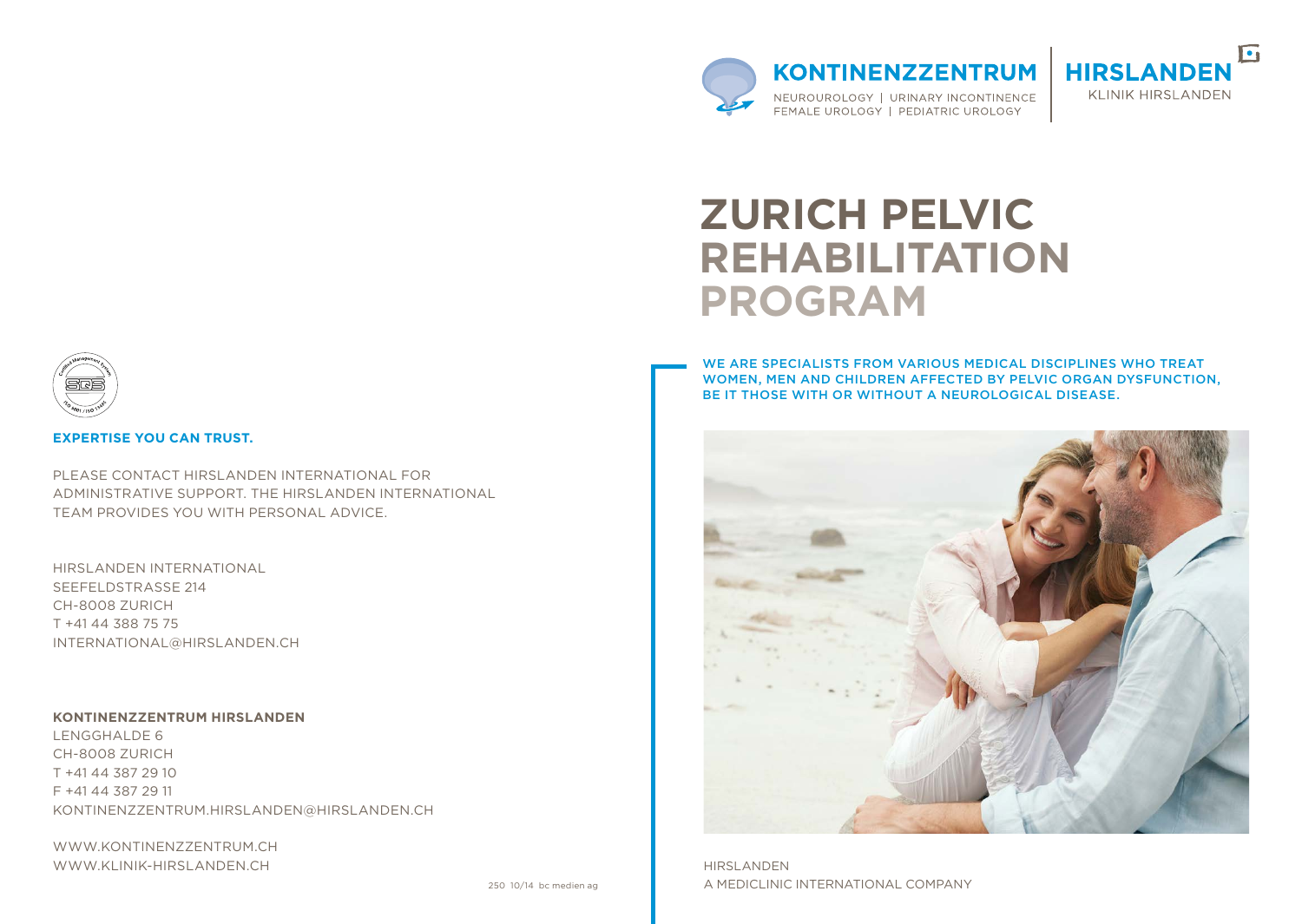### **Welcome**

# **OUR SERVICES TO YOU**

### **Dear Patients,**

Many people affected by spinal cord or brain injuries, strokes, Parkinson's disease, multiple sclerosis or other neurological diseases suffer from pelvic organ dysfunction. Modern treatment concepts can effectively control these problems, thus avoiding medical complications and improving the quality of life of those affected. At the ZURICH PELVIC REHABILITATION PROGRAM, we offer careful and comprehensive evaluations and an extensive spectrum of individualized treatment options for pelvic organ dysfunctions.

Pelvic organ dysfunction can affect anybody – young and old, women and men. Thanks to enormous progress, embracing discoveries and new technologies, today effective treatments of bladder, bowel and sexual dysfunctions are possible. Complications can be avoided and quality of life can be reestablished. At the KontinenzZentrum Hirslanden, experienced specialists treat women, men and children affected by pelvic organ dysfunction, different types of incontinence and voiding dysfunction. Our longstanding experience and specialized expertise make it possible for us to evaluate a broad spectrum of medical problems, as we approach every person individually and go on to achieve successful treatments with them.

Don't hesitate to contact us – we'll help you to find your personal solution!



### **DIAGNOSES AND TREATMENTS OF PEL VIC ORGAN DYSFUNCTIONS**

In-depth evaluations are the cornerstone of the way in which you receive individual counsel and treatment from us. The results of these evaluations again bring into play our experience and knowledge, and we discuss with you your treatment options – ones that are compatible with your individual life situation. We offer several conservative approaches and, in the event that surgery would be needed, our medical expertise would lead to effective surgical treatment. This would hold true in both clear-cut and complicated situations.

Whatever your set of circumstances, we will prepare for you an individual medical package that takes into consideration your medical situation and personal needs.

### **Pelvic organ dysfunction (associated with or without disease of the nervous system) includes one or more of these problems:**

- Urinary tract dysfunction, including urinary incontinence or retention
- Pelvic floor dysfunction
- Bowel dysfunction, including fecal incontinence
- Sexual dysfunction in women and men
- Infertility in women and men
- Chronic pelvic pain syndrome

### **Nervous system injuries and diseases that can cause pelvic organ dysfunction:**

- Traumatic spinal cord injury
- Congenital spinal cord lesion (spina bifida)
- Spinal cord compression and disc disease
- Spinal stenosis and spine surgery
- Traumatic brain injury
- Brain tumors and brain surgery
- Multiple sclerosis
- Parkinson's disease
- Stroke
- Dementia
- Peripheral polyneuropathy, with diabetes mellitus or Guillain Barré syndrome
- Pelvic surgery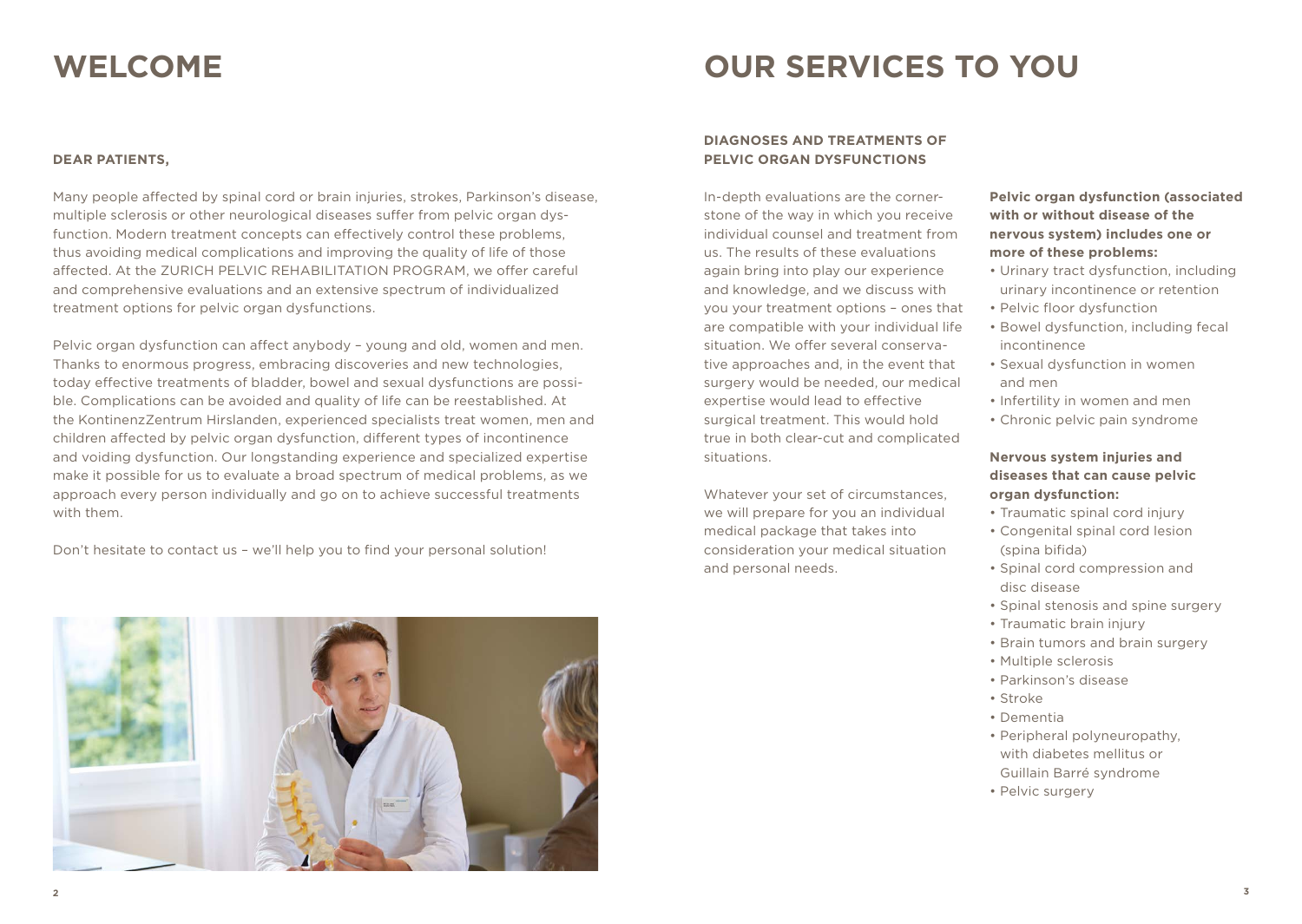### **INITIAL EVALUATION**

# **FOLLOW UP EVALUATION**

During their five-day hospital stay at the Klink Hirslanden, patients receive careful and comprehensive medical evaluations. Special consideration is given to the underlying neurological disease and its effects on one's pelvic organ function.

### **Evaluation of lower-urinary tract functions**

Basic evaluation includes medical history, urinalysis, blood chemistry and renal function tests.

Urodynamic evaluation and measurement of pelvic-floor muscle activity identify the reasons behind urinary incontinence and voiding dysfunction. Thanks to precise measurements and functional testing, it is possible to distinguish urinary storage problems from urinary voiding dysfunction – and identify the cause of incontinence. Advanced ultrasound, radiology and endoscopy techniques evaluate shape and position of individual urinary tract organs.

Evaluation of bowel function using anorectal manometry and advanced ultrasound techniques evaluates bowel function in patients affected by constipation or stool leakage (fecal incontinence).

### **Evaluation of pelvic floor and sexual function**

Pelvic floor and sexual dysfunctions can be consequences of disease of the nervous system. Neurophysiological tests of pelvic nerves including measurement of pelvic reflexes, nerveconduction testing of the pelvic and leg nerves, electromyography or somato-sensory evoked potential of the pudendal and/or tibial nerve help to identify promising treatment options.

Pelvic organ dysfunction in a chronic neurogenic disease can vary considerably, even within a relatively short period of time. Meticulous follow-up and regular checks are necessary to preserve health and quality of life. Early diagnosis and treatment are essential in both congenital and acquired pelvic-organ dysfunction. Irreversible changes (especially within the lower urinary tract) may occur if not treated. Regular follow-up, early intervention and adequate treatment can prevent irreversible deterioration of both the lower and upper urinary tracts. Followup intervals depend on the individualrisk and complication profiles; in general, a follow-up is recommended every one or two years.

During a three-day hospital stay at the Klinik Hirslanden, the follow-up

evaluation comprises a consultation with urine and blood tests and a urodynamic study that includes ultrasound, radiology and/or endoscopy. According to the results, the treatment of lower-urinary tract dysfunction can be adapted to minimize risk factors and complications, such as urinarytract infections and urinary incontinence. If needed, a bowel and/or sexual/ reproductive function reevaluation would be performed.

### **Additional medical services and consultations**

- Neurologic reevaluation
- Neurorehabilitation
- Physiotherapy
- Occupational therapy
- Reevaluation of other medical problems
- Second opinion consultations